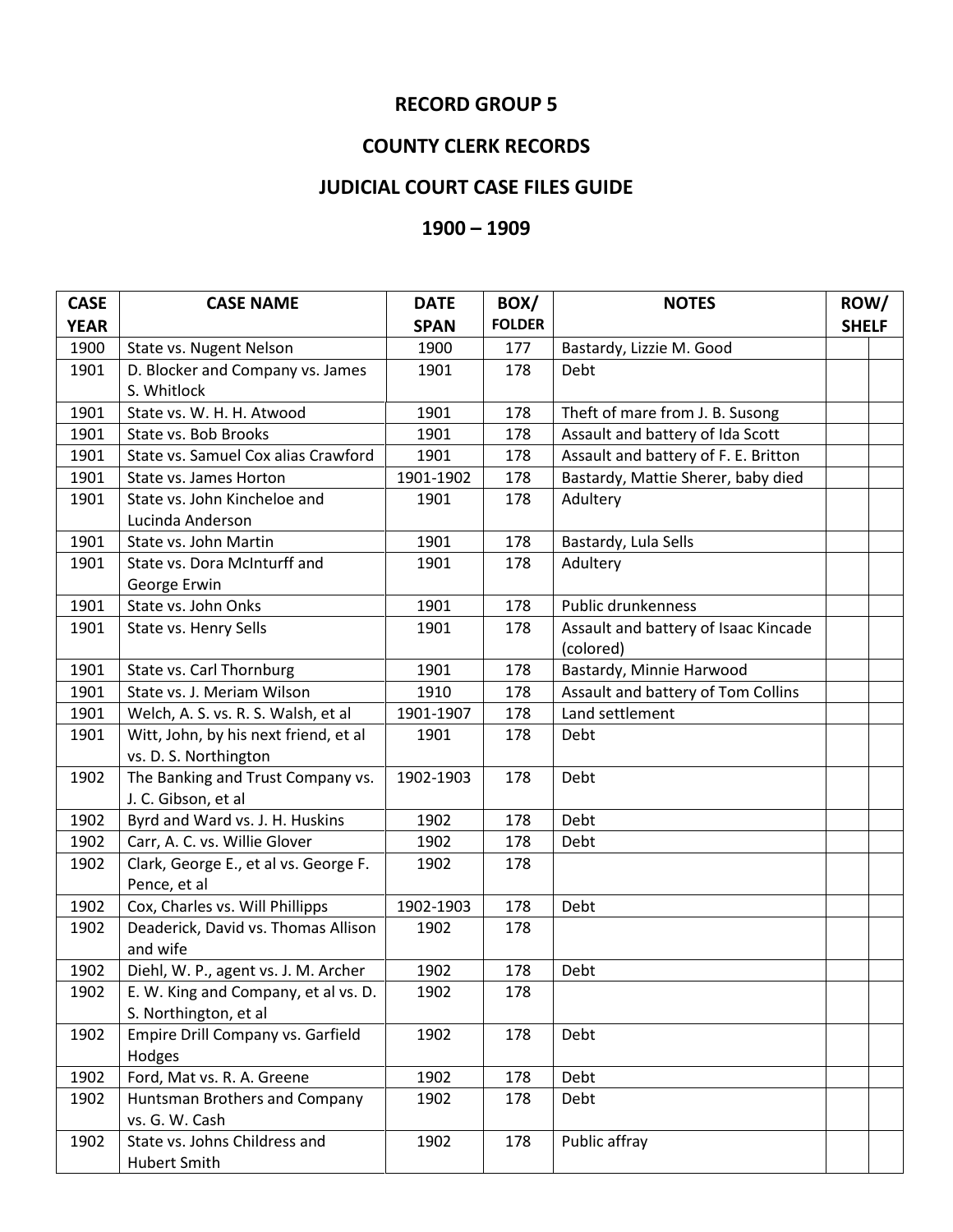| <b>CASE</b>  | <b>CASE NAME</b>                                                  | <b>DATE</b>  | BOX/          | <b>NOTES</b>                       | ROW/         |  |
|--------------|-------------------------------------------------------------------|--------------|---------------|------------------------------------|--------------|--|
| <b>YEAR</b>  |                                                                   | <b>SPAN</b>  | <b>FOLDER</b> |                                    | <b>SHELF</b> |  |
| 1902         | State vs. M. S. Copass                                            | 1902         | 178           | Bastardy, Sarah Copass             |              |  |
| 1902         | State vs. Jerry Davis                                             | 1902         | 178           | Assault and battery of Will Moore  |              |  |
| 1902         | State vs. Jerry Davis and Walden                                  | 1902         | 178           | Public drunkenness                 |              |  |
|              | Hale                                                              |              |               |                                    |              |  |
| 1902         | State vs. David Denton                                            | 1902         | 178           | Assault of Johnson C. Childers     |              |  |
| 1902         | State vs. Walden Hale                                             | 1902         | 178           | Public drunkenness and profanity   |              |  |
| 1902         | State vs. Harry Hanks                                             | 1902         | 178           | <b>Public drunkenness</b>          |              |  |
| 1902         | State vs. Gentry Hartman                                          | 1902         | 178           | Threatened Richard Basket and wife |              |  |
|              |                                                                   |              |               | Evaline Baskett with pistol        |              |  |
| 1902         | State vs. Brownlow, alias Buck Keys                               | 1902         | 178           | Assault and battery of Sergeant E. |              |  |
|              |                                                                   |              |               | M. Patterson                       |              |  |
| 1902         | State vs. John Onks                                               | 1902         | 178           | Public drunkenness, two episodes   |              |  |
| 1902         | State vs. George Richardson and                                   | 1902         | 178           | Adultery                           |              |  |
|              | Lucy Estes                                                        |              |               |                                    |              |  |
| 1902         | State vs. Claud Watson                                            | 1902         | 178           | Felonious assault of Dave Moore    |              |  |
| 1902         | State vs. Claud Watson and Charlie                                | 1902         | 178           | Felonious assault of Will Moore    |              |  |
|              | <b>Barnett</b>                                                    |              |               |                                    |              |  |
| 1903         | Boring, J. W., administrator and                                  | 1903         | 178           | Property settlement                |              |  |
|              | etc. vs. I. N. Boring, et al                                      |              |               |                                    |              |  |
| 1903         | Humphreys, Thomas J.,<br>administrator vs. W. H. M. Smith's       | 1903         | 178           |                                    |              |  |
|              | estate                                                            |              |               |                                    |              |  |
| 1903         | Smith, Guy L., administrator vs.                                  | 1903         | 178           | Order pro contes so                |              |  |
|              | Jennie Rambo, et al                                               |              |               |                                    |              |  |
| 1903         | Sliger, Mack vs. Daisy Sliger                                     | 1903-1904    | 178           | Land dispute                       |              |  |
| 1904         | None found                                                        | 1904         |               | No records found for the year.     |              |  |
| 1905         | Miller, Isaac vs. Jonathan Miller,                                | 1905         | 178           |                                    |              |  |
|              | et al                                                             |              |               |                                    |              |  |
| 1905         | State vs. Ed Johnson                                              | 1905         | 178           | Theft out of money box             |              |  |
| 1906         | Andes, William F. vs. John W.                                     |              |               |                                    |              |  |
|              | Feathers, et al                                                   |              |               |                                    |              |  |
| 1906         | Bacon, U.S.G. and wife vs. Alma                                   | 1906         | 178           |                                    |              |  |
|              | Brummit, et al                                                    |              |               |                                    |              |  |
| 1906         | Huffine, W. S. vs. Mark E. Pritchett                              | 1906         | 178           | Ran into buggy of W. S. Huffine    |              |  |
| 1906         | King, W. R., et al vs. Charles W.                                 | 1906         | 178           |                                    |              |  |
|              | Voris and Mary A. Voris, great-                                   |              |               |                                    |              |  |
|              | grandchildren of John Rankin                                      |              |               |                                    |              |  |
| 1906         | Lee, G. T., administrator vs. J. J.                               | 1906         | 178           |                                    |              |  |
|              | Range, et al                                                      |              |               |                                    |              |  |
| 1906         | Mathes, Ab and wife vs. Allen                                     | 1906-1907    | 178           | Continued to Circuit Court         |              |  |
|              | Stephenson                                                        |              |               |                                    |              |  |
| 1906         | Osborne, Joe A., et al vs. Clayton                                | 1906         | 178           |                                    |              |  |
|              | Seaton, et al                                                     |              | 178           |                                    |              |  |
| 1906<br>1907 | State vs. Lee Snow<br>Byrd, James S. vs. W. D. Berry              | 1906<br>1907 | 178           | Break-in house<br>Debt             |              |  |
| 1907         |                                                                   | 1907         | 178           | Debt                               |              |  |
| 1907         | Dickison, Henry vs. Sam Hamilton<br>Scalf, Pearl vs. Elbert Scalf | 1907         | 178           |                                    |              |  |
| 1907         | Shaw, Ray vs. Lipscomb                                            | 1907         | 178           | Debt                               |              |  |
|              | <b>Construction Company</b>                                       |              |               |                                    |              |  |
|              |                                                                   |              |               |                                    |              |  |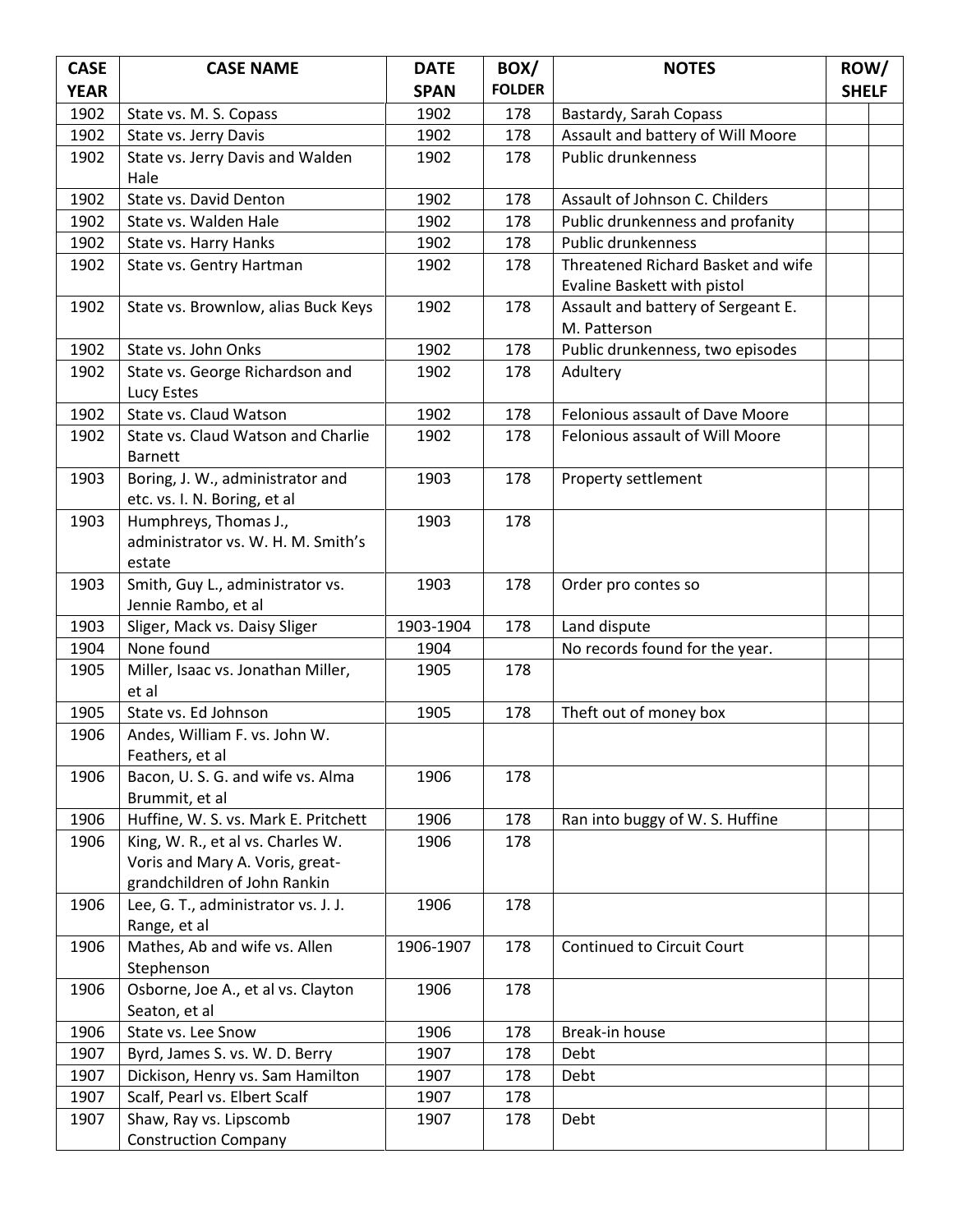| <b>CASE</b>  | <b>CASE NAME</b>                                                   | <b>DATE</b>  | BOX/          | <b>NOTES</b>                          | ROW/         |  |
|--------------|--------------------------------------------------------------------|--------------|---------------|---------------------------------------|--------------|--|
| <b>YEAR</b>  |                                                                    | <b>SPAN</b>  | <b>FOLDER</b> |                                       | <b>SHELF</b> |  |
| 1907         | Swatzell, W. D. and Amanda                                         | 1907         | 178           | Trespass                              |              |  |
|              | Swatzell vs. Wade Burgess                                          |              |               |                                       |              |  |
| 1907         | State vs. George F. Campell                                        | 1907         | 178           | Assault and battery, referred to      |              |  |
|              |                                                                    |              |               | Circuit court                         |              |  |
| 1907         | State vs. George Copp                                              | 1907-1908    | 178           | Disturbing public worship,            |              |  |
|              |                                                                    |              |               | misdemeanor                           |              |  |
| 1907         | State vs. Sherman Dykes                                            | 1907         | 178           | Criminal trespassing on lands of Polk |              |  |
|              |                                                                    |              |               | Fowler                                |              |  |
| 1907         | State vs. James Hankal                                             | 1907         | 178           | Felonious assault of William Reed,    |              |  |
|              |                                                                    |              |               | Mrs. Hibert and her children          |              |  |
| 1907         | State vs. E. B. Randals                                            | 1907         | 178           | House breaking and burglary           |              |  |
| 1907         | State vs. H. L. Selfe                                              | 1907         | 178           | Refusing to work on public roads      |              |  |
| 1907         | Swatzell, W. O. and Amanda                                         | 1907         | 178           | <b>Trespass damages</b>               |              |  |
|              | Swatzell vs. Lode Stanton                                          |              |               |                                       |              |  |
| 1908<br>1908 | Cox, James W. vs. Dick C. Leab<br>Naftel, Clarence T. Cross, cross | 1908<br>1908 | 179<br>179    | Debt<br>Macon County, Illinois case   |              |  |
|              | complainant vs. A. W. Askius, et al,                               |              |               |                                       |              |  |
|              | cross defendents                                                   |              |               |                                       |              |  |
| 1908         | Paubash, M. H. P. vs. Mrs. Sam                                     | 1908         | 179           | Theft of horse                        |              |  |
|              | Crawford                                                           |              |               |                                       |              |  |
| 1908         | Pritchett, M. E. vs. M. H. Panhorst                                | 1908         | 179           | Theft of horse                        |              |  |
| 1908         | Pritchett, M. E. vs. W. H. Scott and                               | 1908         | 179           | Damages, destroying buggy             |              |  |
|              | W. H. Banner                                                       |              |               |                                       |              |  |
| 1908         | State vs. James Fitzgerald                                         | 1908         | 179           |                                       |              |  |
| 1908         | State vs. James P. Grey                                            | 1908         | 179           | Not being a registered pharmacist     |              |  |
| 1908         | State vs. Ed Heath                                                 | 1908         | 179           | Threat to community                   |              |  |
| 1908         | State vs. John Hoss                                                | 1908         | 179           | Breaking the peace                    |              |  |
| 1908         | State vs. John Olliver                                             | 1908         | 179           | Allowed cow to run at large           |              |  |
| 1908         | State vs. Butler Stover                                            | 1908         | 179           | Assault of A. M. Stout                |              |  |
| 1908         | Walker, John vs. Will Davidson                                     | 1908         | 179           | Debt                                  |              |  |
| 1909         | Bayless, L. S. vs. George McCracken                                | 1909         | 179           | Debt                                  |              |  |
| 1909         | Century Pen Company vs J. M.                                       | 1909-1910    | 179           | Debt                                  |              |  |
|              | Dunn                                                               |              |               |                                       |              |  |
| 1909         | Cochran, Samuel vs. Jacob A. Miller                                | 1909         | 179           | Debt                                  |              |  |
| 1909         | Duncan, J. B. vs. Jacob A. Miller and                              | 1909         | 179           | Debt                                  |              |  |
|              | Daniel B. Miller                                                   |              |               |                                       |              |  |
| 1909         | Foley and Company vs. A. J. Mackey                                 | 1909         | 179           | Debt                                  |              |  |
| 1909         | The International Harvester                                        | 1909         | 179           | Debt                                  |              |  |
| 1909         | Company vs. G. M. McGee<br>The International Harvester             | 1909         | 179           | Debt                                  |              |  |
|              | Company vs. Sam W. Shields                                         |              |               |                                       |              |  |
| 1909         | The Malone Oil Company vs. W. E.                                   | 1909         | 179           | Debt                                  |              |  |
|              | Miller                                                             |              |               |                                       |              |  |
| 1909         | Oliver, W. M. vs. Eli Walters                                      | 1909         | 179           |                                       |              |  |
| 1909         | Pinule Medicine Company vs.                                        | 1909         | 179           | Debt                                  |              |  |
|              | Shipley and Boyd                                                   |              |               |                                       |              |  |
| 1909         | Rudolph Jacob and Company vs. J.                                   | 1909         | 179           | Debt                                  |              |  |
|              | M. Dunn                                                            |              |               |                                       |              |  |
| 1909         | State vs. John Bennett and Sandy                                   | 1909         | 179           | Cut timber of M. E. Vaughn            |              |  |
|              | Welch                                                              |              |               |                                       |              |  |